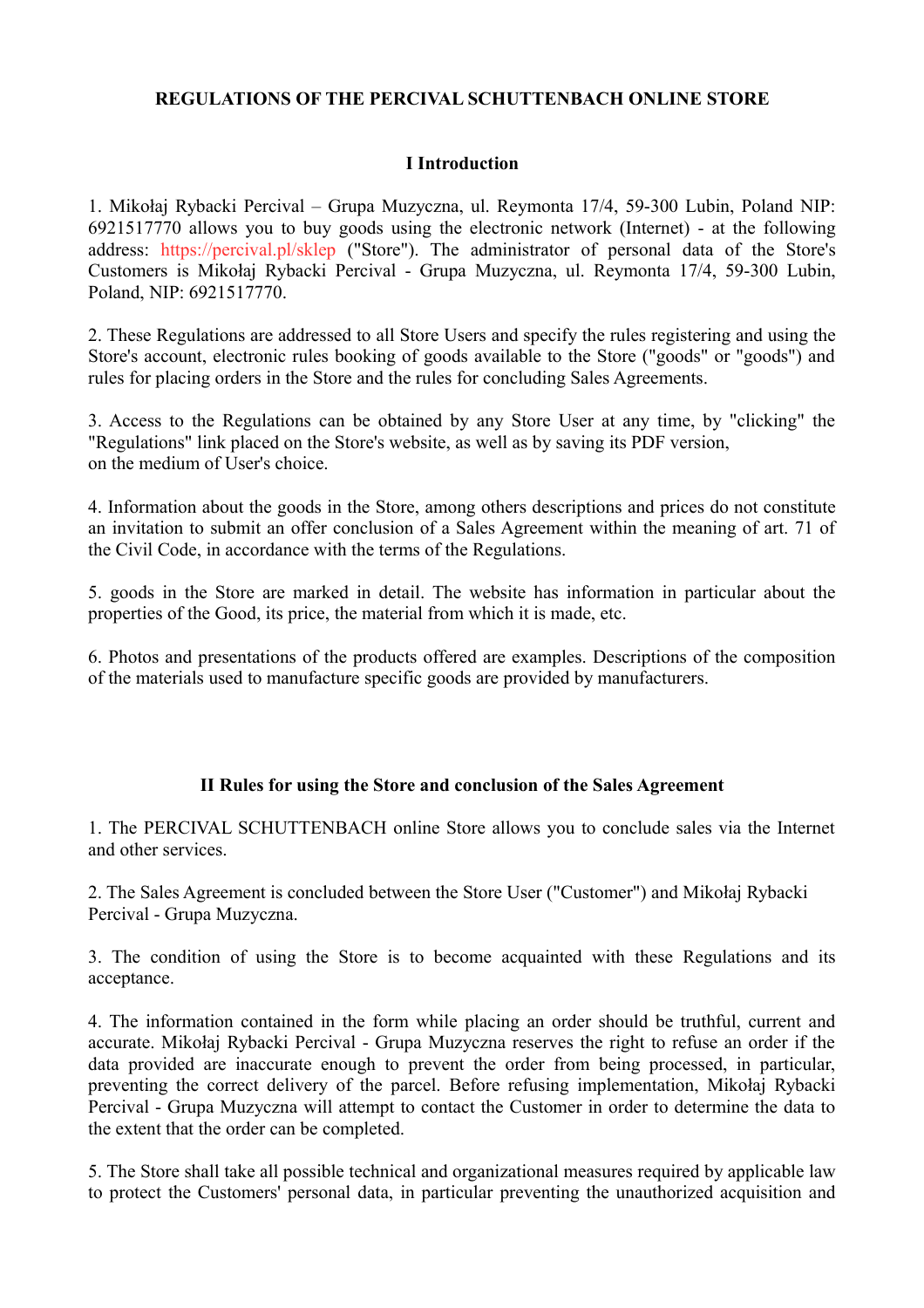modification of data provided during registration.

6. The Customer who used the Store is obliged to:

a. Not to provide or transfer content prohibited by law;

b. Using the Store in a way that does not interfere with its operation;

c. Not sending and not placing unsolicited commercial information within the Store;

d. Using the Store in a way that is not inconvenient for other Customers and for the Administrator

shop;

e. Use of content on the Store's website for personal use;

f. Using the Store in a manner consistent with the provisions in force in the territory of the Republic of Poland, the provisions of the Regulations, as well as the general principles of using Internet networks.

#### **III. Conclusion of the Sales Agreement**

1. The Store allows Users to place orders in the following ways:

a. on the Store's website (on-line), using the ordering procedure,

b. by email, sending an order containing an indication of the selected goods to the e-mail address: shop@percival.pl

2. The Store accepts orders placed online around the clock, on all days of the week. Orders placed on non-working days will usually be completed within two days working after the day the order was placed. This time may be longer in connection PERCIVAL SCHUTTENBACH band's touring.

3. The Customer can place an order without having to permanently register his data in the database Store (shopping without registration).

4. The condition of placing an order is filling in the form all required data necessary for shipping or system VAT invoice generation.

5. In order to place an order, the User should select the goods in the Store, in particular in range of colors, sizes and quantities and continue the ordering procedure by choosing the right options.

6. Until the confirmation of the selection of the goods by the "Place an order" button, the Customer has the option of making changes and modifications to the goods in the order, as well as in the contact details for shipping or invoice. Customer's approval of the order by using the "Place an order" button is needed to acceptance of the obligation to pay the price of the goods and the cost of their delivery, of which the Customer is informed immediately before confirming the order.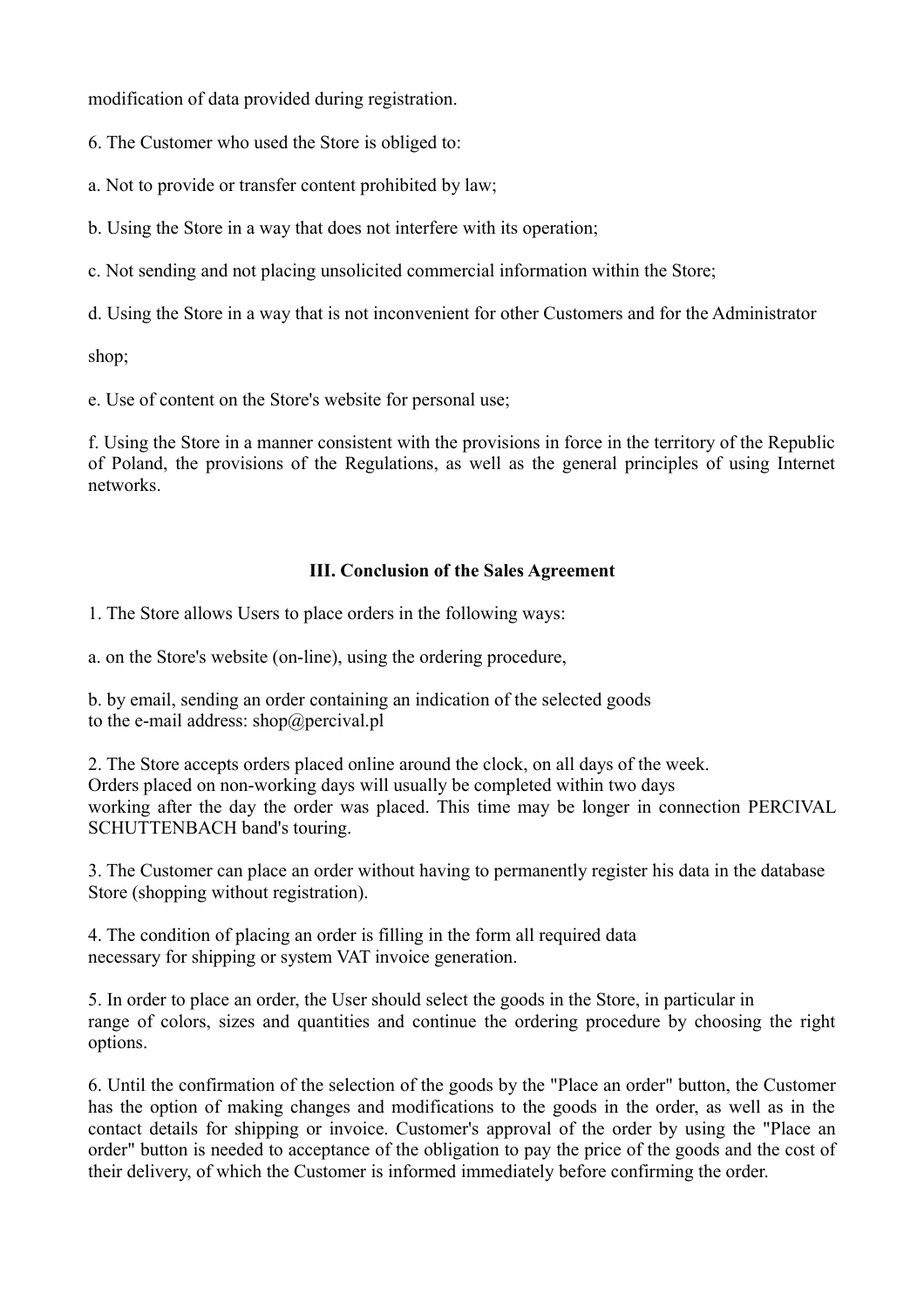7. Approval of the order in accordance with point 6 above is the offer of the Customer submitted to Mikołaj Rybacki Percival – Grupa Muzyczna as to the conclusion of the Sales Agreement, in accordance with these Regulations.

8. When placing the order in accordance with point 6 above, the Customer will receive an e-mail to the address provided message containing information about the order, the quantity ordered goods, order value, selected type of delivery and payment, delivery time order and contact details of the Customer, the Store, as well as information about the procedure submitting complaints about the goods and about the Customer's right to withdraw from the Sales Agreement.

9. The Customer receives confirmation of acceptance of his offer by e-mail ("Confirmation of order completion and shipment"), to the email address provided. After receiving the above, confirmation is concluded between the Customer and Mikołaj Rybacki Percival – Grupa Muzyczna.

10. The Sales Agreement is concluded in Polish or in English, with content in accordance with these Regulations and the order placed by the Customer.

11. Without prejudice to the Customer's right to withdraw from the contract in accordance with the relevant by law, the Customer may cancel the order before receiving confirmation of acceptance of the purchase offer.

12. The Store reserves the right to refuse to process an order under a Sales Agreement, if the Buyer's contact details are incorrect, the transaction has not been completed authorized in the Przelewy24 electronic payment system or payment for the order not has been paid within a specified period if the Customer chooses another form of payment.

13. The Seller declares that no VAT invoices will be issued on the basis of receipts documenting the purchase of goods in the Online Store after December 31, 2019 by buyers who purchased goods in connection with their business activities and not provided the data necessary to issue a VAT invoice.

14. Buyer acting as an entrepreneur who intends to purchase goods in the Online Store as part of business operations, is required to provide data enabling the Seller issuing a VAT invoice in accordance with applicable law before the conclusion of the contract for the sale of goods.

15. The Seller will issue an invoice at the consumer's request, based on the provided receipt documenting the purchase of goods in the Online Store, in accordance with the relevant provisions of law.

### **IV Delivery and collection**

1. The goods are delivered to the address indicated by the Customer in the order.

2. Subject to points 6 and the following, the estimated delivery time is 1 business day from the day following posting. The total and maximum delivery time should not exceed 7 business days, and in nosted o case exceed 31 working days. Commencement of the order may be delayed until the payment has been registered on the Store's bank account (including, if applicable, shipping costs), in the event of the Customer's choice of payment method as online prepayment (i.e. via the website) Przelewy24, or simply an online transfer).

3. The goods are delivered to the indicated address in the territory of the Republic of Poland and the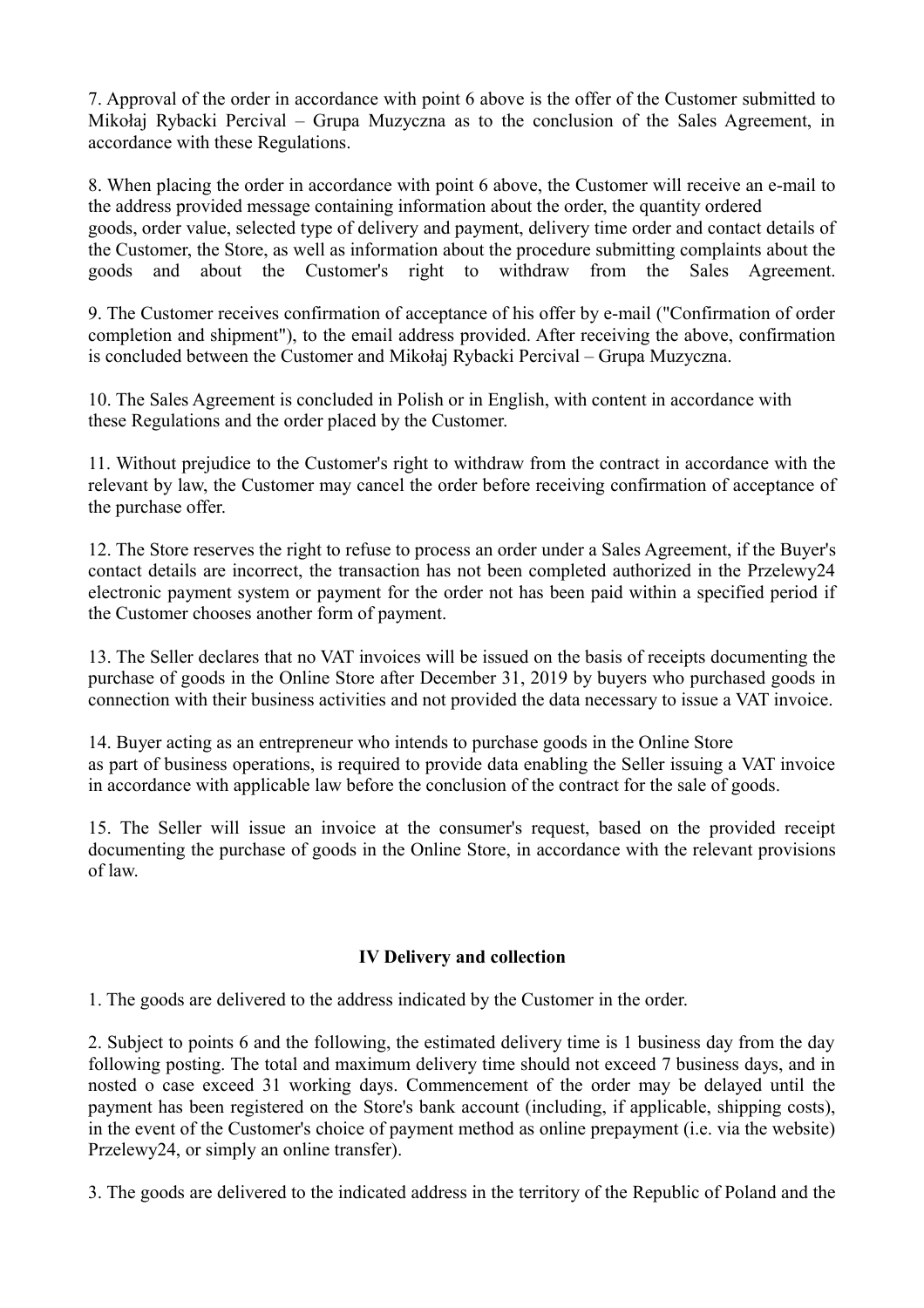world, the forwarding company Inpost S.A and Poczta Polska. Fees for the delivery of products are given in the ordering process. The Store does not allow personal collection of goods.

4. All shipments are carried out by priority registered mail.

5. The shipping costs of the purchased goods shall be borne by the Customer, of which the Customer is informed before approving the order. It is attached to each shipment proof of purchase (receipt or VAT invoice).

6. When receiving a parcel delivered by courier, the Customer should carefully check in the presence of the forwarder completeness of the package content and condition of the outer packaging and ordered goods. In the event of damage to the parcel, the Customer should draw up damage report in the presece of courier, in two identical copies signed by the Recipient and courier.

V Prices and payment methods

1. The information about the purchase price of the goods given on the Store's website is binding from the moment the Customer receives an e-mail confirming the acceptance of the order placed by the Customer for the purchase of selected goods, indicated in paragraph III point 9. The above price will not change regardless of price changes in the Store, which may appear after confirming the order in the third email.

2. The prices of products in the Store are given in PLN (Polish Złoty) and including VAT, duties and taxes.

3. The Customer pays the price for the products ordered, according to the information about the possible method of payment given on the Store's website by bank transfer, via electronic payment implemented in the Przelewy24 payment system, before delivery. If selected by Customer payment methods in the form of prepayment, no receipt of payment to the account of Mikołaj Rybacki Percival - Grupa Muzyczna or entities intermediating in the transaction (Przelewy24) will cancel the order within 2 days of placing the order. In this situation, Customer can re-order and choose another form of payment. The order paid by bank transfer or credit card is placed after receiving payment for the goods.

4. Mikołaj Rybacki Percival - Grupa Muzyczna reserves the right to change prices of goods

located in the online Store, introducing new goods for sale, conducting and canceling promotional campaigns on the Store's websites (including the website or Facebook), or amend them in accordance with the Civil Code and other standards of laws, while such changes do not infringe the rights of persons who have concluded contracts for the sale of goods offered by the Store before making the above changes or rights of persons entitled to use the promotion in accordance with its rules and during its duration.

### **VI. Complaints.**

1. Products offered in the Store are brand new and original, Mikołaj Rybacki Percival - Grupa Muzyczna is responsible for physical or legal defects of the goods on the basis of art. 556 et seq. Of the Civil Code.

2. Mikołaj Rybacki Percival - The Grupa Muzyczna is taking actions to ensure the proper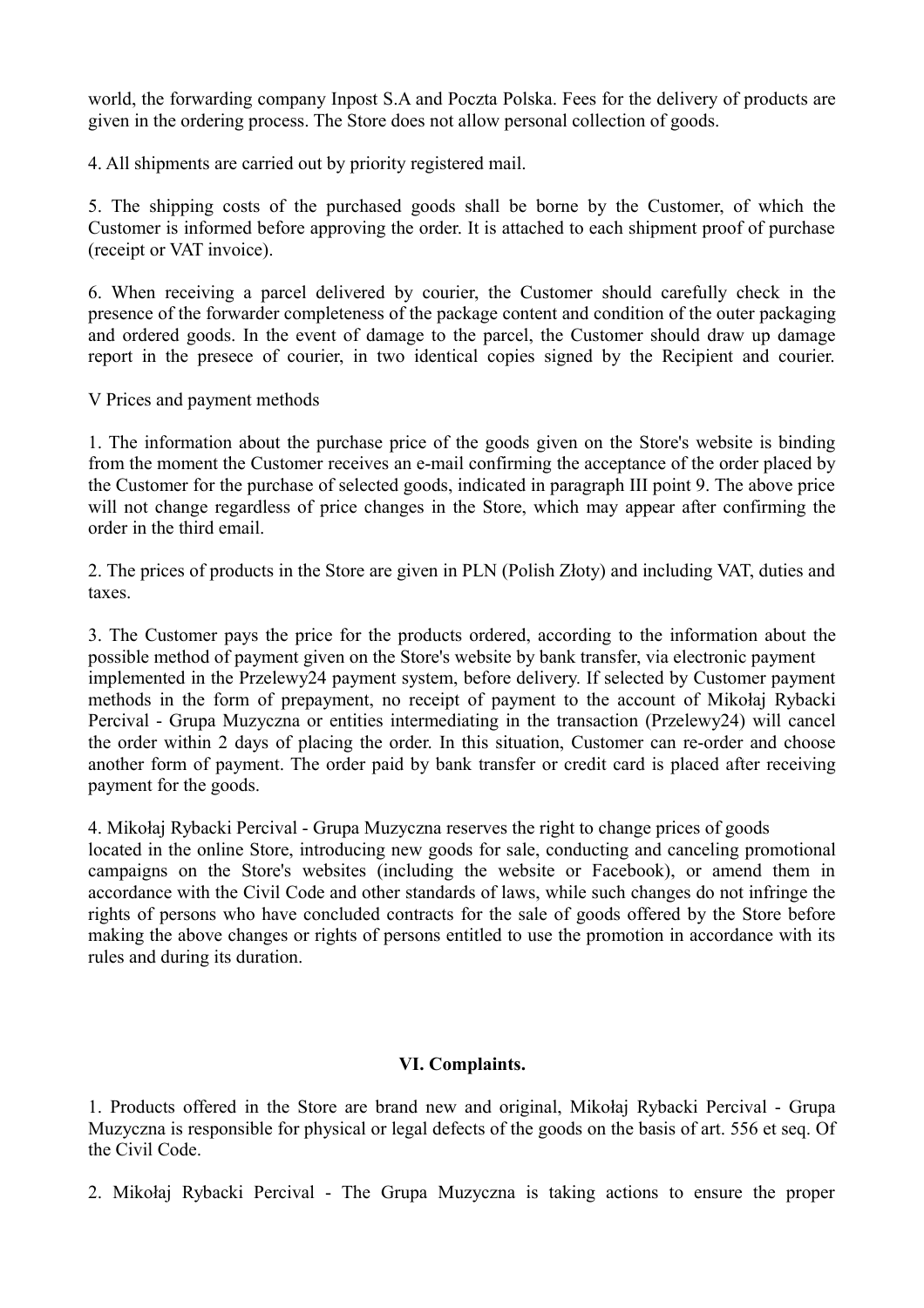functioning of the Store, to the extent that results from current technical knowledge and undertakes to remove within a reasonable time any irregularities reported by Users.

3. Any item bought in the Store can be advertised in accordance with the terms and conditions of complaints specified by relevant legal provisions.

4. Complaints may be submitted by post by returning the goods together with a written description defects or complaint form downloaded from the Store's website and proof of purchase, using registered mail to: Mikołaj Rybacki Percival - Grupa Muzyczna, Reymonta 17/4, 59-300 Lubin, Poland, with the note: "Complaint Percival Store". The Customer will receive information on the method of consideration complaints within 14 days from the day following the receipt of the parcel by the Store containing the advertised product.

5. If the good has defects, the Customer shall be entitled to the following claims based on Art. 556 and art. 561 of the Civil Code:

a. submitting a benefit of withdrawal from the Contract or reduction of the price of the goods, unless the Seller promptly and without undue inconvenience to the Buyer shall replace the goods for a defect-free or remedy the defect, or

b. request for replacement of the Product free from defects or removal of the defect.

6. If the complaint is not accepted, the goods will be sent back with an opinion as to grounds of complaint.

7. If the Customer finds that the goods have been damaged during transport, the Customer is obliged to draw up a damage report in the presence of the courier. Complaints arising from damage goods during transport will be considered on the basis of a damage report drawn up by Customer and courier.

8. Out-of-court dispute resolution:

a. Please be advised that the Customer has the right to use the following out-of-court complaint handling and redress:

(I) the possibility of submitting a request for conducting proceedings on the out-of-court resolution of consumer disputes pursuant to the Act of 23 September 2016 on the out-of-court resolution of consumer disputes (Journal of Laws of 2016, item 1823), i.e. to the Provincial Inspector of Trade Inspection in Wrocław (e.g. https://wiih.ibip.wroc.pl/public/);

(II) requesting that the case be heard by the Permanent Consumer Arbitration Court operating at the relevant Provincial Inspectorate of Trade Inspection (e.g. https://prawo.money.pl/bazyteleadresowe/sadypolubowne/);

(III) asking the Municipal Consumer Ombudsman for help in the protection of consumers' interests and rights (e.g. http://konsument.um.warszawa.pl/). Free support for consumers in protecting their rights and interests is also provided by social organizations, such as Federation of Consumers [\(http://www.federacja-konsumentow.org.pl/\)](http://www.federacja-konsumentow.org.pl/).

b. At the same time, we would like to inform you that the above proceedings are voluntary and both parties must agree to them.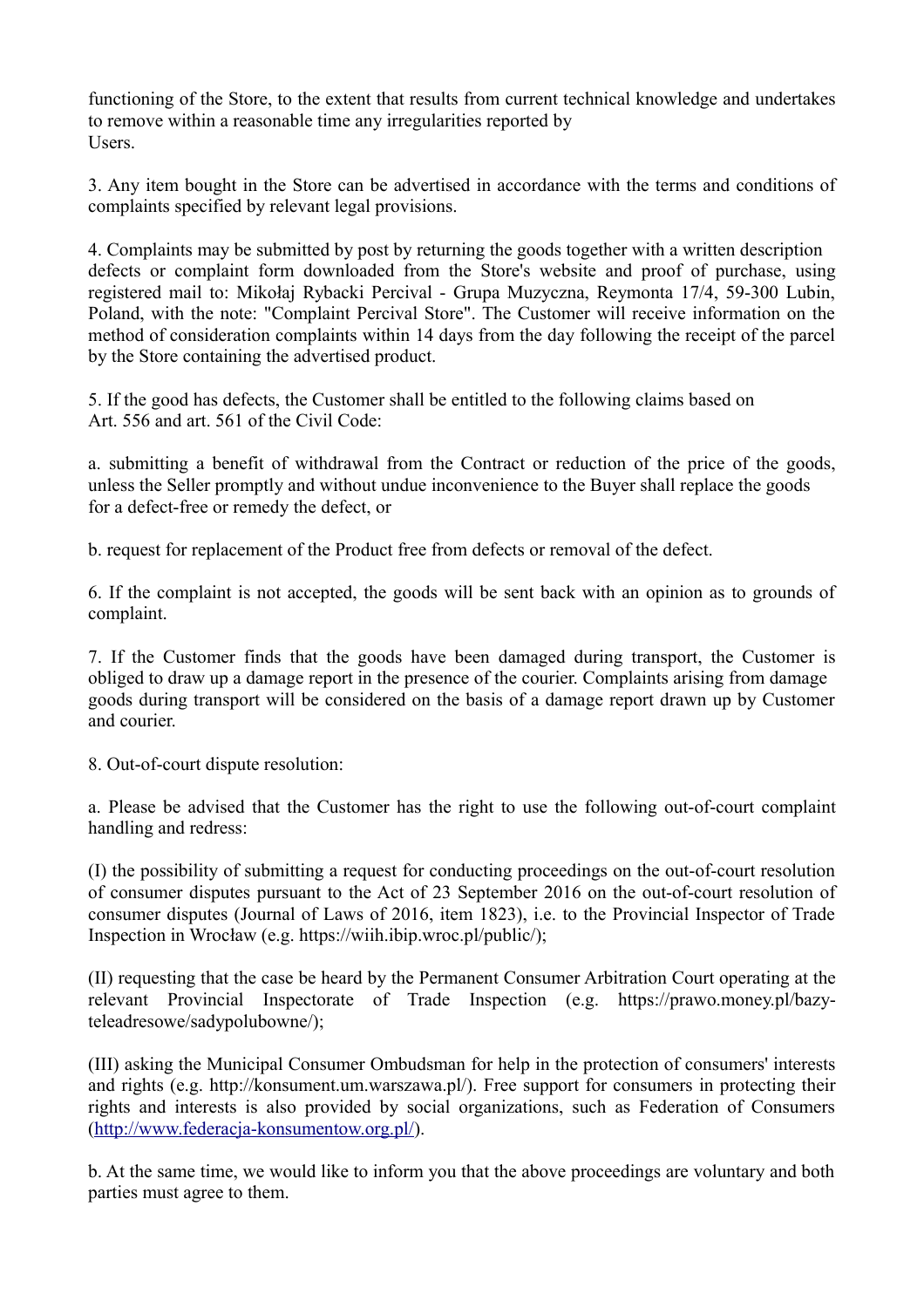c. If you purchase goods as a Customer, you are also entitled to use out-of-court dispute resolution and redress in the form of the ODR (Online Dispute Resolution) interactive platform, in accordance with Regulation (EU) No. 524/2013 of the European Parliament and of the Council of May 2013 regarding the online system of settling consumer disputes and amending Regulation (EC) No 2006/2004 and Directive 2009 / EC, hereinafter referred to as the "ODR REGULATION".

d. The ODR platform is an interactive tool made available to European Union Customers, which can be used to make a complaint. Link to the platform: ODR: ec.europa.eu/consumers/odr

Pursuant to Article 1 of the Regulation on the ODR, the purpose of establishing the ODR platform is providing consumers with a tool to facilitate independent, impartial and transparent effective, fast and fair out-of-court settlement of disputes over the Internet consumers and entrepreneurs in the European Union.

e. The e-mail address of the Online Store for contact with Customers is as follows: shop@percival.pl

# **VII Returns of goods - withdrawal from the sales contract**

1. The Customer who is a consumer within the meaning of the applicable law has the right to withdraw from the contract of sale for any reason, on the terms described below.

2. The deadline to withdraw from the contract for the sale of goods expires after 14 days from the day on which the Customer came into possession of the goods or on which a third party other than the carrier and indicated by the Customer came into possession of the goods.

3. To exercise the right of withdrawal, the Customer should inform the Store about his decision to withdraw from the contract by an unequivocal statement (for example, a letter sent by post or by email), sent to the following address:

Mikołaj Rybacki, Reymonta 17/4, 59-300 Lubin, Poland with the note "Percival Store"

4. Customers may use the model withdrawal form on the website. Customers may also complete and submit a withdrawal form or scan any other unequivocal statement by email to the following email address: shop@percival.pl

5. To meet the deadline to withdraw from the contract, it is sufficient for the Customer to send information regarding the exercise of his right to withdraw from the contract before the deadline withdrawal from the contract.

6. The Customer sends the goods withdrawing from the contract to the following address Postal: Mikołaj Rybacki, Reymonta 17/4, 59-300 Lubin, Poland, with the note "Percival Store" immediately and in any case no later than 14 days from the day on which he informed the Store of withdrawal from this contract. The deadline is met if the Customer sends the item back within 14 days.

7. The Customer bears the direct cost of returning the item.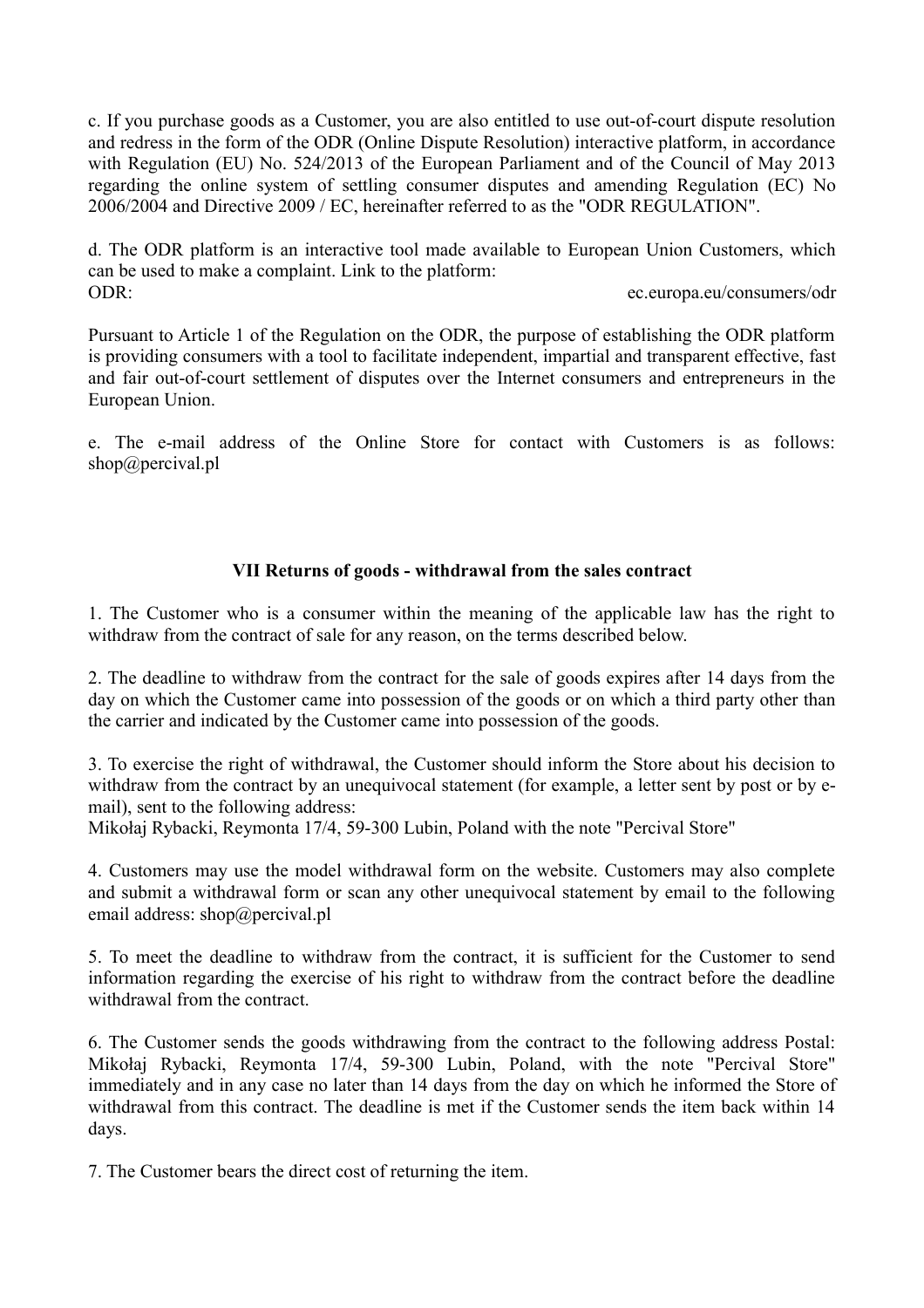8. In relation to situations in which the Buyer is not entitled to withdraw from the contract, or if the Store is not guilty of being unable to perform it, the Store is entitled to make a deduction within the meaning of art. 489 of the current Civil Code (Journal of Laws of 1964 No. 16, item 93, as amended), of which the Store will immediately inform the Buyer. If it is not possible to make a deduction, in the abovementioned cases the refund shall be made with the deduction of costs incurred by the Store, amounting to no more than 10% of the amount paid.

9. In the event of withdrawal from the contract, the Store returns to Customers all payments received, including the costs of delivery (except for additional costs resulting from the delivery method chosen by the Customer other than the cheapest usual delivery method offered by the Store), immediately, and in any case not later than 14 days from the day on which the Store was informed of the Customer's decision to exercise the right of withdrawal.

10. The Customer's reimbursement will be made using the same payment methods that were used by the Customer in the original transaction, unless the Customer expressly agreed to a different solution; in any case, Customers will not incur fees in connection with this return. The Store may withhold reimbursement until receipt of the item or until proof of sending it back to the Store, whichever occurs first.

11. Customers are only responsible for reducing the value of returned goods resulting from use them in a different way than was necessary to establish the nature, characteristics and the functioning of things.

12. In accordance with the exclusions contained in the Polish Act of Consumer Rights (Journal of Laws of 30.05.2014), sound and visual recordings, as well as tickets purchased for artistic and cultural services, including tickets purchased for events and concerts, not are refundable.

### **VIII Information on services provided electronically**

1. The Store provides the following services to Customers electronically:

a. Enabling the conclusion of online contracts for the sale of goods in the Store in accordance with these Regulations,

b. Allowing Customer accounts to be set up in the Store,

c. Sending the ordered commercial information about the goods

2. The Customer is entitled to withdraw from the contracts for the sale of goods in accordance with the relevant provisions of law and on the principles set out in these Regulations. In addition, the Customer is entitled at any time to demand that the Store cease to provide services indicated in point 1 (b) and (c) above.

3. Technical conditions for the provision of electronic services by the Store are as follows:

a. Access to the Internet,

b. Using a web browser to edit documents in hypertext (such as Internet Explorer, Opera, FireFox or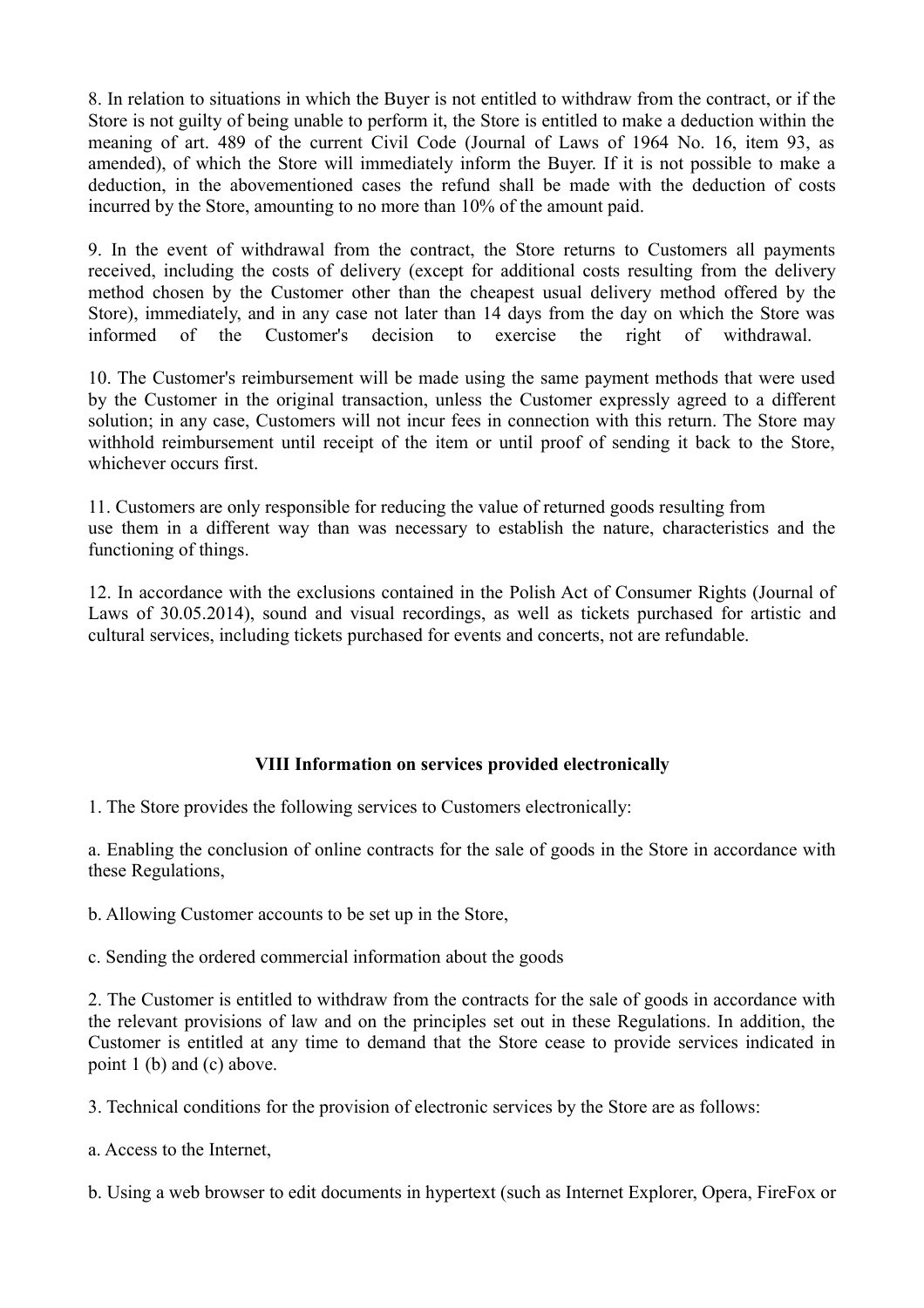similar),

c. Having an e-mail account.

4. Complaints about the services provided by the Store by electronic means may be submitted by sending a complaint to the e-mail address shop@percival.pl. Customer complaint should include the recipient's name and a brief description of the complaint. The Store will do its best, that submitted complaints are dealt with as soon as possible, but not later than 14 days from the day the Store receives the Complaint. On how to handle the complaint. Customer will be notified according to the Customer's choice, by phone or via a message sent to e-mail address provided by the Customer.

5. Mikołaj Rybacki Percival - Grupa Muzyczna informs that, depending on the Customer's web browser settings, it may enter into the ICT system used by the Customer cookies that are not part of the content of the services provided by the Store, and which allow subsequent identification of the Customer entering Store pages and are used by the Store to facilitate the use of the Store by the Customer, as well as to monitor the movement of Customers on the Store's pages. The Customer may at any time disable the ability to use cookies by the Store through the appropriate settings in User's web browser.

## **IX INFORMATION CONCERNING the processing of personal data of Store Users by Mikołaj Rybacki Percival - Grupa Muzyczna**

1. The information indicated below is also available to the User at the time of collection his personal data on the Store's pages.

2. The administrator of the personal data of the Store User is Mikołaj Rybacki Percival – Grupa Muzyczna. The Administrator processes the personal data of the Store Users in accordance with the General Data Protection Regulation of 27 April 2016 ("GDPR").

3. Personal data of Store Users are processed, among others in the following scope:

(i) in order to perform contracts for the sale of goods from the Store concluded with the User - the data processing will be an agreement concluded with the Administrator through acceptance of the Store's regulations; (ii) in order to keep a Store User's account - the data processing will be concluded with the Administrator by assumption accounts and acceptance of the Store's regulations;

(ii) to carry out complaint processes - in this event, the basis for processing is the Administrator's obligation arising from the law regarding warranty for defects of a thing sold;

(iii) if the User gives separate consent to this, to the User's e-mail address provided or his phone number, commercial information about the goods may be sent offered for sale in the Store, including promotional offers - the User's data processing is his consent, which is not mandatory and can be withdrawn at any time;

(iv) to direct to the User on the Store personalized marketing messages, e.g. in the form of suggestions for purchasing goods using profiling. The messages will be prepared based on the analysis made by the User's data in this case will be a legitimate interest Administrator relying on the marketing of goods offered in the Store;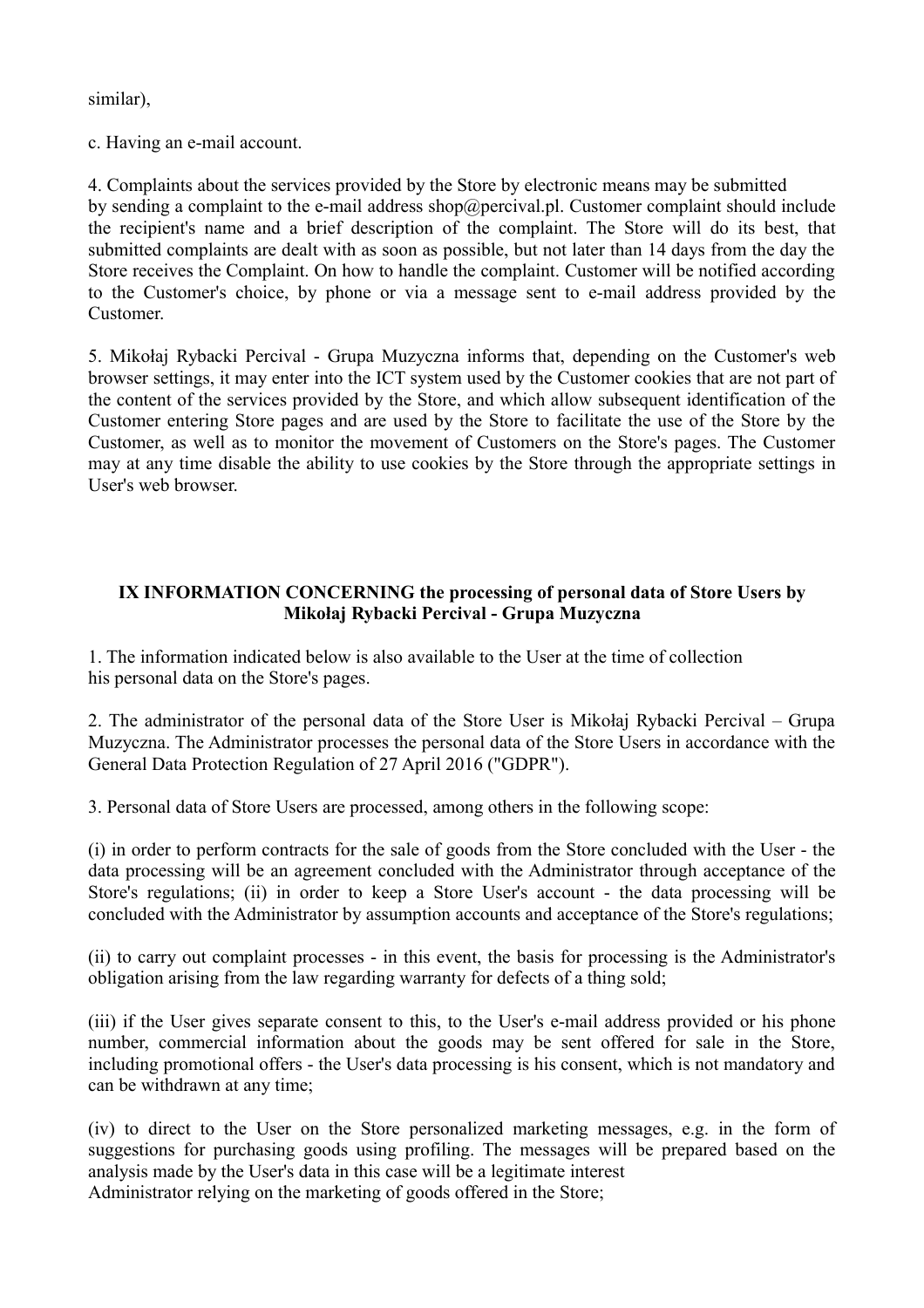(v) for marketing purposes - to the Administrator's delivery address from time to time send information about the Store offer [www.percival.pl/shop](http://www.percival.pl/shop) or the offer of its business partners - the basis for processing User's personal data in this respect, the interest of the Administrator or his partners will be legally justified consisting in marketing of the goods indicated in the offer; The User can at any time object to the processing of his personal data in the above scope by contacting the Store,

(vi) for statistical purposes for the internal needs of the Administrator - in this case the basis for processing will be the Administrator's legitimate interest in collecting information enabling business development to the needs of Store Users,

(vii) to confirm the Administrator's performance of his duties and pursuing claims or defending against claims that may be directed against Administrator, prevention or detection of fraud - the basis for processing User's data in this case, the Administrator's interest will be legitimate, which is protection of rights, confirmation of the performance of obligations and obtaining due remuneration from the Administrator's clients.

4. When making purchases in the Store, the User provides certain personal data necessary for performance of the sales contract. Refusal to provide the data necessary to complete the order results in the Store being unable to perform the sales contract. It is not obligatory for the User to give consent to receive commercial information to the email address provided or the phone number provided for the implementation of the concluded Contract for the sale of goods. If consent will be expressed, it can be withdrawn at any time. Withdrawal of consent does not affect lawfulness of pre-withdrawal processing.

5. The Administrator will provide the User's personal data to entities that cooperate with the Store when performing the contract of sale of goods purchased by the User, including collection of payment for purchased goods as well as the delivery of goods.

6. Personal data provided by the User will be processed in the period necessary to

performance of the sales contract, as well as complaint claims, as well as confirmation performing the Administrator's obligations and pursuing claims or defense against claims, which may be directed against the Administrator - but no longer than 10 years from the date providing the Administrator with his data.

7. The administrator applies IT and organizational security aimed at minimizing the risk of data leakage, destruction, disintegration, such as: the system firewall, anti-virus and anti-spam security systems, internal access procedures, data processing and emergency recovery, as well as a backup system operating on many levels. The Store provides a very high level of security through the use Web application firewall (WAF) and security system against DDoS attacks, high the level of HTTPS / SSL connection encryption in accordance with accepted best practices, cooperates with a carefully selected hosting service provider who has certificates from ISO 9001 quality management and AQAP-2110 requirements, as well as a certificate information security management according to ISO / IEC 27001.

8. On the terms set out in the GDPR, the User has the following rights in connection with the processing of his personal data by the Administrator in connection with the running of the Store: the right to access and update data, the right to request data transfer and deletion, object to data processing and the right to request a restriction processing.

9. The User has the right to lodge a complaint with the President of the Data Protection Office